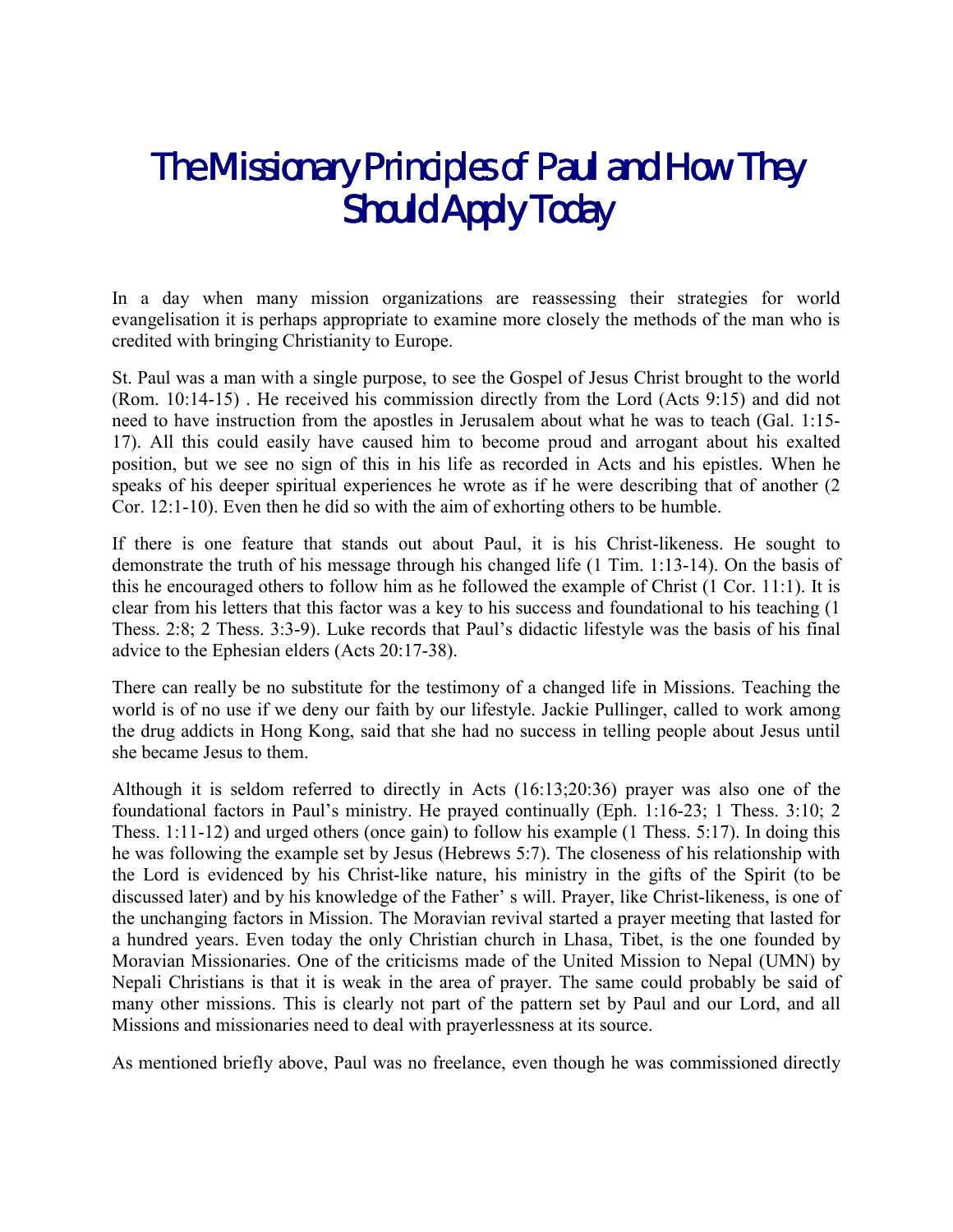from the throne of God. On the contrary, he was very much church-based. When the Lord finally gave him the word to start his first missionary journey, it was through the ministry of the believers at Antioch (Acts 13:1-3) . He submitted to their commissioning and set off as part of a team, initially comprising of Barnabas, John-Mark and himself (Acts 13:2,5;14:36-41). On completion of his first journey he reported back to Antioch (Acts 14:26—28) and rested a while. His second journey was brought about through the recognition of a need, rather than by a gift of the Spirit (Acts 15:36). The importance of a good church base cannot be overstressed. It is a sad reflection on the church in the twentieth century that the Lord has had to raise up so many parachurch organisations to meet the needs. Paul demonstrated that he was submitted to leadership (Acts 13:3), and was not working on his own. The team that gathered around him is mentioned several times in Acts (18:5; 20:4) and in the epistles (1 Thess. 1:1; Col. 4:7-18). The action of the action was led by the Holy Spirit and common sense.

"My teaching and my preaching were not with wise and persuasive words, but with a demonstration of the Spirit's power" (1 Cor. 2:4; cf. 4:20). Paul was a man filled with the Holy Spirit (Acts 9:17; cf. Eph. 5:18), and his ministry often featured the miraculous. Acts records miracles of judgment (Elymas, 13:6-12); healing (14:8-10; 19:11-12); the dead being raised (20:9-12); deliverance from demons (Acts 16:16-18; 19:11-12), and of the preservation of his own life (27:3-6; cf. Mark 16:18). The reaction to these miracles was often mixed, to say the least (Acts 16:16-24), but always they worked out eventually for the good (Acts 16:25-40; cf. Rom. 8:28). Today more than ever we need to see the Lord confirming the preaching of the word with signs following, as He promised He would (Mark 16:17).

Paul was led in his journeys by the Holy Spirit, but there was also a good measure of commonsense involved in his planning:

Paul always made a point to visit the vital centres of trade and culture, knowing that each of them radiated an influence on the surrounding area. Not that he ignored villages, for connecting cities to surrounding villages were permanent lines of communication.(1)

A study of the cities that Paul visited is sufficient to prove this point. Antioch in Persidia,(2) Lystra,(3) Troas,(4) Philippi,(5) and Thessalonica(6) were all Roman colonies, and therefore were connected by Roman Roads. Paphos,(7) Thessalonica,(8) Athens,(9) and Corinth(10) were the capital cities of Cyprus, Macedonia, Attica and Achaia respectively, and therefore the centres of Roman administration. The others were either ports (Salamis, Paphos,(11) Attalia,(12) Perga,(13) Troas,(14) Neopolis,(15) Ephesus,(16) and Cenchrea(17) or connected by major land routes. (Obviously all ports would also lie on major land routes) . The only exception to this general rule is Beroea, which lay off the beaten track, however, it was "one of the most populous cities of Macedonia."(18)

What is often forgotten is the religious significance of these cities. Just as Jerusalem was the spiritual capital of Israel, so many of these cities were dedicated to a particular god. Perga was dedicated to the 'Queen of Perga' (a variant of Artemis);(19) Antioch in Pesidia to *Mên*;(20) Lystra to Zeus (loosely connected with the 'Zeus' of Greece, but with local additions)(21) (Act 14:13); Thessalonica to Cabirus;(22) Artemis to Ephesus (Acts 19:35);(23) Athens to Athena(24)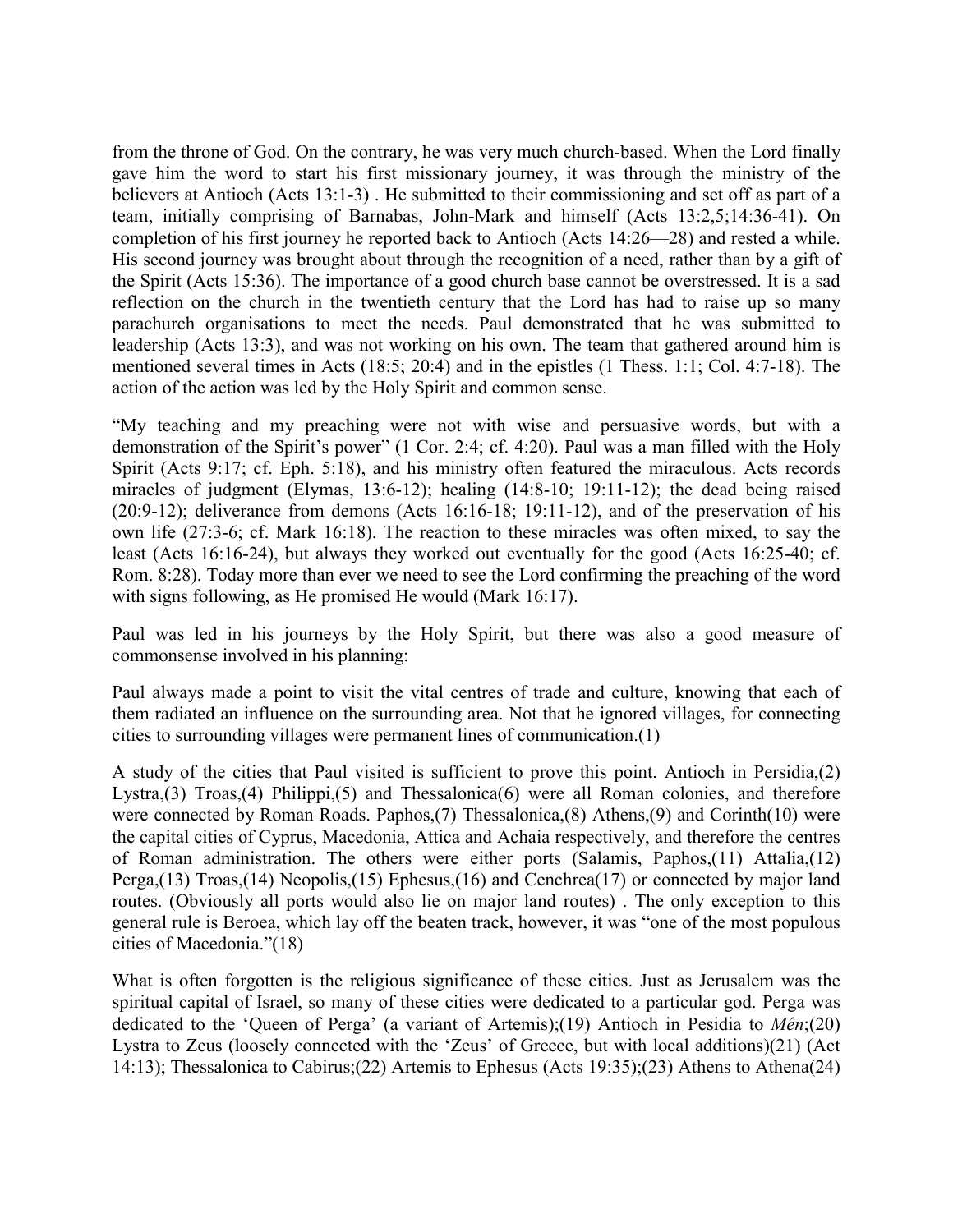(among a plethora of others)(25) and Corinth to Aphrodite.(26) Paul understood that bringing the gospel into the cities his converts would soon spread the good news into the surrounding regions.(27)

This is a very important point for modern missions: Paul did not attempt to do all the work himself. When he arrived in a city it was his aim to establish a body of believers and to give them intensive teaching in the basics of the faith (Acts 20:20, 27). The results of his ministry in Thessalonica serve as a good example of this (1 Thess. 1:7-8). After he had done this he would move on. Sadly today in many countries this has not happened. In Pakistan, for example, the majority of Muslim converts come from the lower classes notably sweepers and gardeners. While there is nothing wrong with these people it has to be noted that many are 'rice Christians' dependent on the missionaries for jobs and support. By contrast we see in Acts that people of all classes were being saved, even prominent women (17:4, 12).

In the majority of countries were missions still operate this pattern of dependency on expatriates still remains. Three exceptions would be Nepal, Ethiopia and Zaire. In all three the Lord has so moved that the missionaries now play only a small role in the churches, which have native leadership. Undoubtedly the church is stronger in these countries as a result.

In order to establish this body of believers in a city, Paul's plan was to go first to the Synagogue (Acts 13:5,14-15; 14:1; 17:2, 10, 16-17; 18:4, 19; 28:17, 28). The Synagogue was the obvious place for him to start, because the Jews themselves had been very successful in evangelising the Gentiles. By going to these gatherings as a visitor he would be invited to address them (Acts 13:15) and so he was able them to build upon their belief in the "Living God, his Righteousness, judgment to come, and the hope of Israel."(28) He could then point to Jesus as being the promised Messiah (Acts 9:22). His epistle to the Romans demonstrates that he also had strong theological reasons for going to the Jews first (Romans 1:16).(29) Chapters 9-11 of Romans show that it had been God's purpose in raising up Israel that they should be His ambassadors to the Gentiles, but they could not do so because of their unbelief.

When speaking to Gentiles Paul always sought to find a point of contact. He could not refer to Jewish history or quote a fulfillment of prophecy when neither were accepted by his audience as authoritative.(30) Instead, when speaking to peasants living on the borders of Greco-Roman civilisation, he spoke of God's kindness in giving rain and crops in their seasons (Acts 14:14- 18).(31) To the Athenian philosophers he proclaimed the 'Unknown God' - an inscription that he had seen on one of many altars in the city (Acts 17:22-23). Don Richardson and others link this altar with one set up by the Cretan prophet Epimenides in the 7th century BC.(32) As Paul quotes Epimenides as a prophet in Titus 1:12, Richardson argues that Paul was familiar with the story as recorded by Diogenes Laertius:(33)

Hence, when the Athenians were attacked by pestilence and the Pythian priestess bade them purify the city, they sent a ship commanded by Nicias, son of Niceratus, to Crete to ask the help of Epimenedes. And he came in the 46th Olympiad [595-595 BC], purified the city and stopped the pestilence in the following way. He took sheep, some black and other white, and brought them to the Areopagus; and there he let them go whither they pleased, instructing those who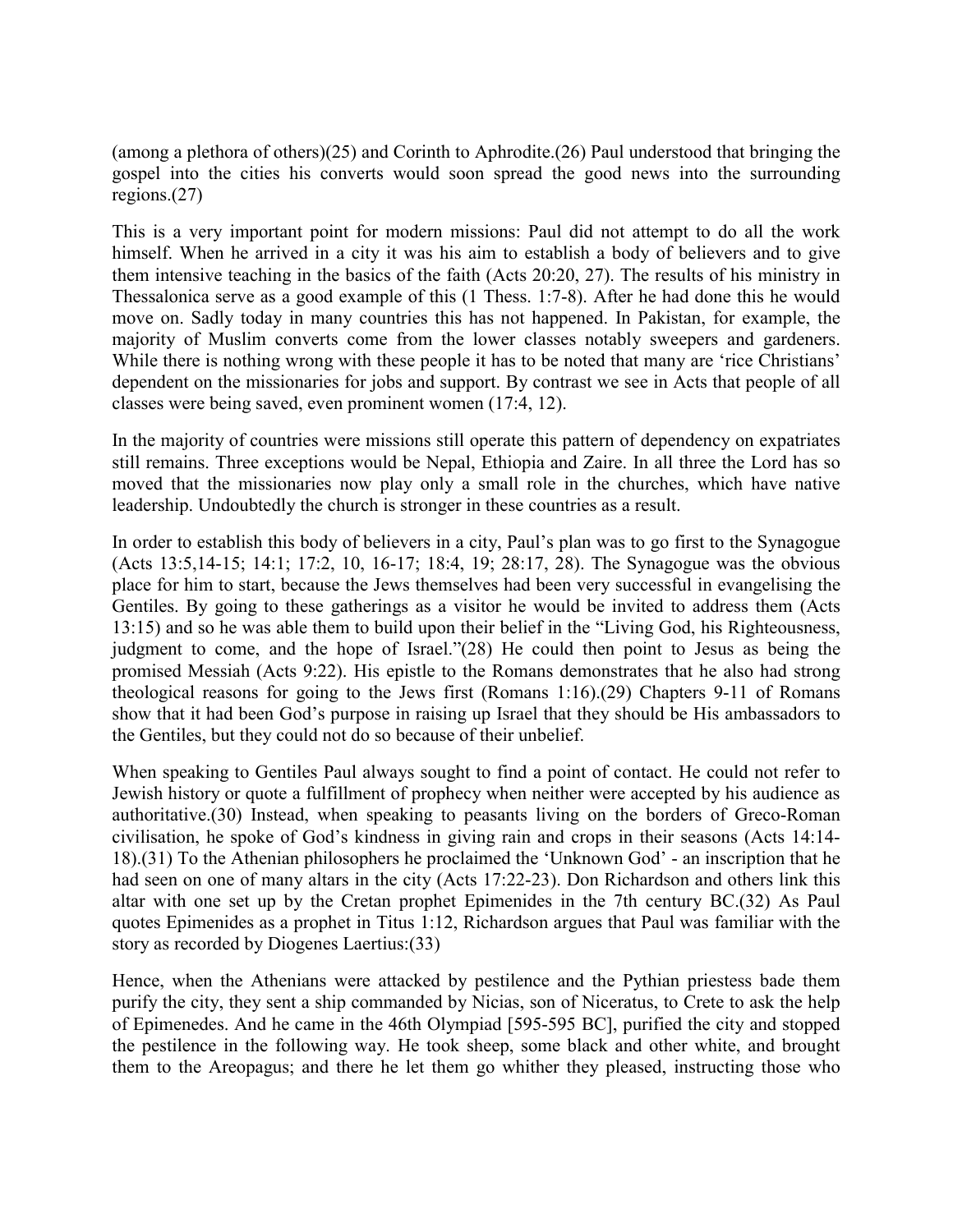followed them to mark the spot where each sheep lay down and offer a sacrifice to the local divinity. And thus, it is said, the plague was stayed.(34)

It should be noted that the original account does not link Epimenides activity to the altars to an unknown god and so we should be very cautious in assuming that they are at all connected.(35) Even so, the general thrust of Richardson's book *Eternity In Their Hearts* is correct in saying that God has not left himself without a witness, and that He has prepared a 'key' in every culture (which he calls an "Redemptive Analogy") by which a wise missionary can gain access with the Gospel.(36) This for me is one of the most exciting prospects of missions work. In establishing indigenous leadership who knew the local culture Paul was able to pass the burden over to them and allow them to find and use the 'keys' - after all they would be able to find and use them more effectively. We need to do the same thing today.

Foundational to Paul's follow-up ministry was his appointment of elders. In the Ephesian church particularly we see him saying farewell to the leadership team that he had trained (Acts 20:28- 31). Later he sent Timothy to them to deal with problems there caused by false teachers (1 Tim. 1:3-7), something that he had foreseen (Acts 20:29-30). We see him having the same purpose in leaving Titus in Crete (Titus 1:5). There can be no substitute for establishing local leadership in church planting operations. Paul continued to support the churches in prayer, as already mentioned above, as well as by visiting or sending representatives from time to time (1 Thess. 3:1-3).

Paul was very clear that he could expect to receive an income from preaching the Gospel (1 Cor. 9:7-12) , but he chose not to lest it detract from his message. Instead he worked hard at tent making when he could (Acts 18:3; 20:34) unless he had sufficient numbers in his team not to need to (Acts 18:5). In expecting home churches to finance foreign missions there is a tendency for the local people to become dependent on the missionary for everything.(37) This would not have been possible in Paul's day.

Finally, Paul sought to work in new areas. he did not wish to work in another man's territory (Romans 15:23). Nor did he 'steal sheep' from established churches, as has sadly gone on throughout history.(38) The important thing to see in Paul's principles of mission is not his organisational strategy. Far more important was the leading of the Holy Spirit that he knew (Acts 16:6-10) and the quality of his lifestyle. As Roland Allen pointed out: "To seize a strategic centre we need not only a man capable of recognising it, but capable of seizing it."(39) We are in need of such men today.

© 1998 Robert I. Bradshaw

## *References*

(1) J. Verkuyl, *Contemporary Missiology: An Introduction*. (Grand Rapids: Eerdmans, 1987), 113.

(2) B. van Elderen, "Antioch in Persidia," G.W. Bromiley (Gen. Ed.), *International Standard Bible Encyclopedia*,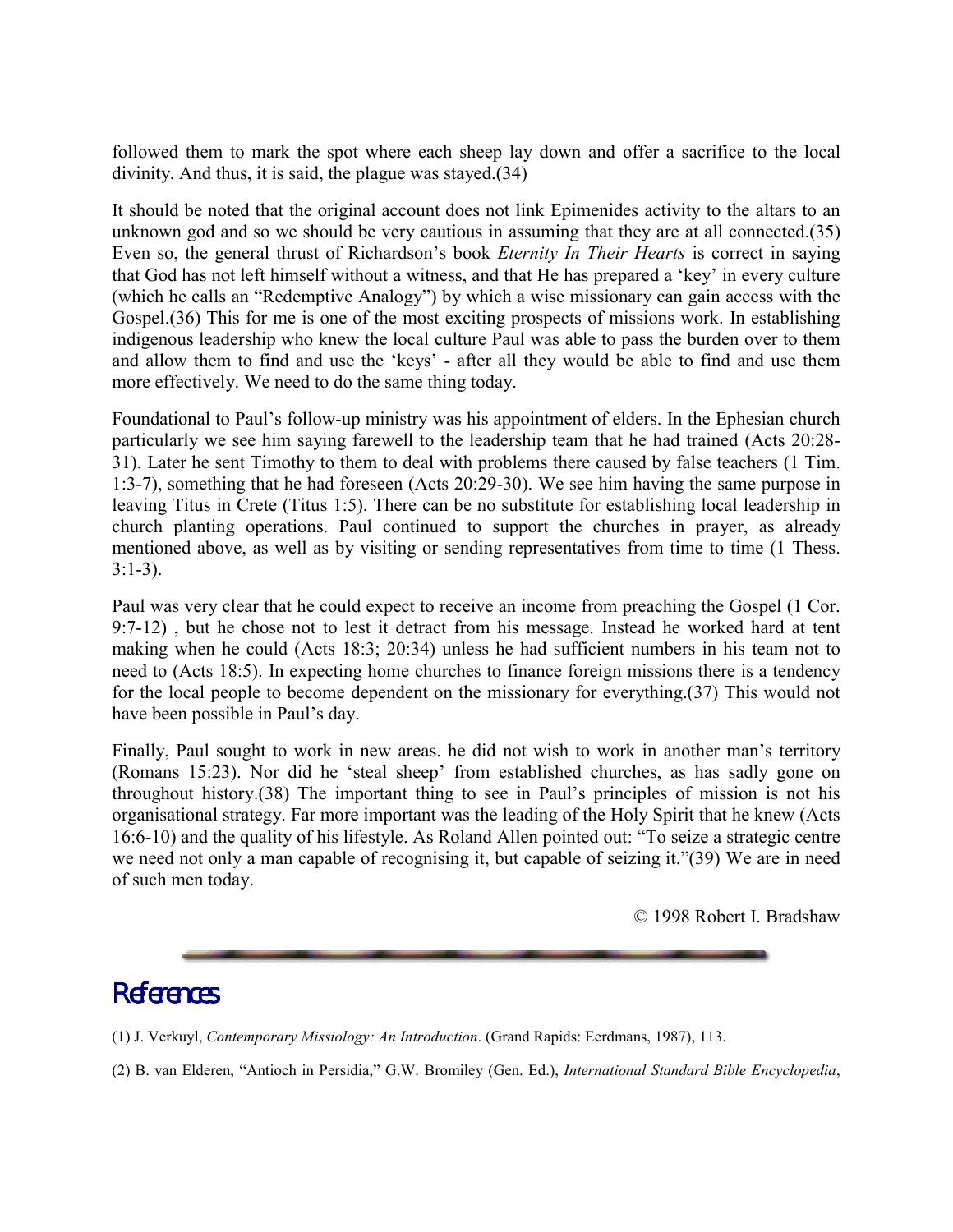- (*ISBE*), Vol. 1. (Grand Rapids: Eerdmans, 1979), 142.
- (3) D.A. Hagner, "Lystra," *ISBE*, Vol. 3. (Grand Rapids: Eerdmans, 1986), 193.
- (4) G.L. Borchert, "Troas," *ISBE*, Vol. 4, (Grand Rapids: Eerdmans, 1989), 923.
- (5) G.L. Borchert, "Philippi," *ISBE*, Vol. 3, 345.

(6) Karl P. Donfried, "The Cults of Thessalonica and the Thessalonian Correspondence," *New Testament Studies*, Vol. 31. (1985): 345.

- (7) R.A. Gwinn, "Salamis," *ISBE*, Vol. 4, 284.
- (8) Donfried, 345.
- (9) D.H. Madvig, "Athens," *ISBE*, Vol. 1, 352.
- (10) D.H. Madvig, "Corinth," *ISBE*, Vol. 1, 772.
- (11) Gwinn, 284.
- (12) E.J. Banks & R.P. Meye, "Attalia," *ISBE*, Vol. 1, 363.
- (13) E.A. Judge, "Perga," *ISBE*, Vol. 3, 768.
- (14) G.L. Borchert, "Troas," *ISBE*, Vol. 4, 923.
- (15) H.F. Vos, "Neopolis," *ISBE*, Vol. 3, 502.
- (16) G.L. Borchert, "Ephesus," *ISBE*, Vol. 2, 115.
- (17) R.P. Meye, "Cenchrea," *ISBE*, Vol. 1, 628.
- (18) D.H. Madvig, "Beroea," *ISBE*, Vol. 1., 462.
- (19) E.A. Judge, "Perga," *ISBE*, Vol. 3, 767.
- (20) van Elderen, l42.
- (21) Hagner, 193.
- (22) Donfried, 338.
- (23) Borchert, "Ephesus," 115.
- (24) Madvig, "Athens," 35l.
- (25) Don Richardson, *Eternity In Their Hearts*, Revised. (California: Regal Books, 1985), 11.
- (26) Madvig, "Corinth," 772.
- (27) Ronald Allen, *Missionary Methods: St. Paul's or Ours?* (London: Robert Scott, 1913), 18.
- (28) W.C. Robinson, "Apostle," *ISBE*, Vol. 1., 194.
- (29) John Drane, *Introducing The New Testament*. (Tring: Lion Publishing, 1986), 262.